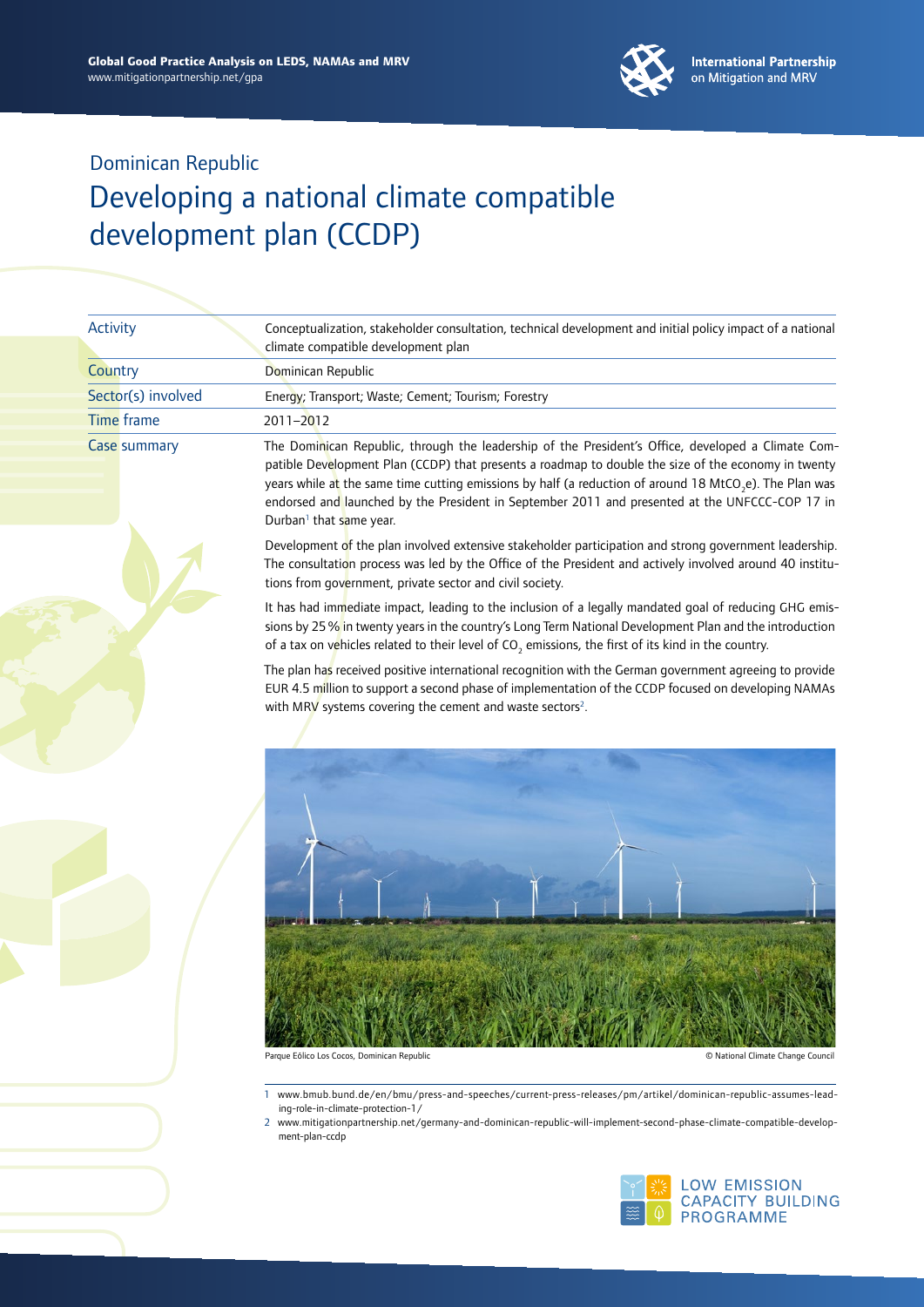| In 2008 the government of the Dominican Republic created, by Presidential Decree, the National Council<br>on Climate Change and Clean Development Mechanism (NCCC-CDM). The Council was established with<br>the President of the country as its institutional head and included a board of 15 climate-related minis-<br>tries, including the Ministries of Environment, Economy, Tourism, Finance and Agriculture, among others.<br>Moreover, the Council provided the first institutional structure to promote climate mitigation policies. |                                                                                                                                                                        |                                                                                                                                                                                                                                                                                                                                                                                                                                                                                                                                                                                                                                                                                                                                                                                                                                                                                                                                                                                                                                                                                                                                                                                               |  |  |
|----------------------------------------------------------------------------------------------------------------------------------------------------------------------------------------------------------------------------------------------------------------------------------------------------------------------------------------------------------------------------------------------------------------------------------------------------------------------------------------------------------------------------------------------|------------------------------------------------------------------------------------------------------------------------------------------------------------------------|-----------------------------------------------------------------------------------------------------------------------------------------------------------------------------------------------------------------------------------------------------------------------------------------------------------------------------------------------------------------------------------------------------------------------------------------------------------------------------------------------------------------------------------------------------------------------------------------------------------------------------------------------------------------------------------------------------------------------------------------------------------------------------------------------------------------------------------------------------------------------------------------------------------------------------------------------------------------------------------------------------------------------------------------------------------------------------------------------------------------------------------------------------------------------------------------------|--|--|
|                                                                                                                                                                                                                                                                                                                                                                                                                                                                                                                                              |                                                                                                                                                                        |                                                                                                                                                                                                                                                                                                                                                                                                                                                                                                                                                                                                                                                                                                                                                                                                                                                                                                                                                                                                                                                                                                                                                                                               |  |  |
|                                                                                                                                                                                                                                                                                                                                                                                                                                                                                                                                              |                                                                                                                                                                        |                                                                                                                                                                                                                                                                                                                                                                                                                                                                                                                                                                                                                                                                                                                                                                                                                                                                                                                                                                                                                                                                                                                                                                                               |  |  |
| $\boldsymbol{\mathcal{W}}$                                                                                                                                                                                                                                                                                                                                                                                                                                                                                                                   |                                                                                                                                                                        |                                                                                                                                                                                                                                                                                                                                                                                                                                                                                                                                                                                                                                                                                                                                                                                                                                                                                                                                                                                                                                                                                                                                                                                               |  |  |
| Creation of Energy, Transport and Forestry sub-committees: Due to the complexity of the data col-<br>$\boldsymbol{\mathcal{V}}$<br>lection and analysis, three sub-committees were created appointing four to five institutions (mostly<br>governmental) to deliver specific technical tasks.<br>The CCDP focuses on measures in 3 priority sectors and a set of quick wins that<br>stands out for their development impact, high abatement potential at low cost, and                                                                       |                                                                                                                                                                        |                                                                                                                                                                                                                                                                                                                                                                                                                                                                                                                                                                                                                                                                                                                                                                                                                                                                                                                                                                                                                                                                                                                                                                                               |  |  |
| All leading sectors of<br>the Dominican economy                                                                                                                                                                                                                                                                                                                                                                                                                                                                                              | <b>Sectors filtered</b><br>for measures with                                                                                                                           | <b>Priority sectors</b><br>of the CCDP                                                                                                                                                                                                                                                                                                                                                                                                                                                                                                                                                                                                                                                                                                                                                                                                                                                                                                                                                                                                                                                                                                                                                        |  |  |
| Power<br>Transport<br>Forestry<br>Cement<br>Waste<br>Tourism<br>Agriculture<br>Chemicals<br>Petroleum and gas<br>Iron and steel                                                                                                                                                                                                                                                                                                                                                                                                              | $\textcircled{\scriptsize{1}}$<br>Development Impact<br>$\mathbf{2}$<br><b>Emission Abatement</b><br>Potential<br>(3)<br><b>Cost of Abatement</b><br>$\left( 4\right)$ | Power<br>Transport<br>Forestry<br>Quick wins from<br>Cement, Waste,<br><b>lourism</b>                                                                                                                                                                                                                                                                                                                                                                                                                                                                                                                                                                                                                                                                                                                                                                                                                                                                                                                                                                                                                                                                                                         |  |  |
|                                                                                                                                                                                                                                                                                                                                                                                                                                                                                                                                              |                                                                                                                                                                        | Later in 2010 the government began a process to develop a Long Term Development Plan for the country<br>(END 2030) and around the same time, in 2011 development of the National Climate Compatible Devel-<br>opment Plan (CCDP) was initiated. The END 2030 was approved by Congress to become Law in early 2012.<br>» Wide consultation meetings hosted in the national palace by the President's Office: Five consultation<br>meetings for the CCDP were held at the National Presidential Palace between February and June 2011,<br>engaging approximately forty institutions. Also sixteen additional bilateral and working group meet-<br>ings were held in the NCCC-CDM, the Ministry of Economy and other ministries.<br>Establishment of a technical team composed of national and international experts: Two national ex-<br>perts were hired for stakeholder coordination and data collection. The core analysis of the data and the<br>scenario modeling was undertaken by a team of international consultants (McKinsey and Co.) hired by<br>the Coalition of Rainforest Nations (CfRN), which retained all the authorship rights.<br>relatively easy implementation. (Figure 1) |  |  |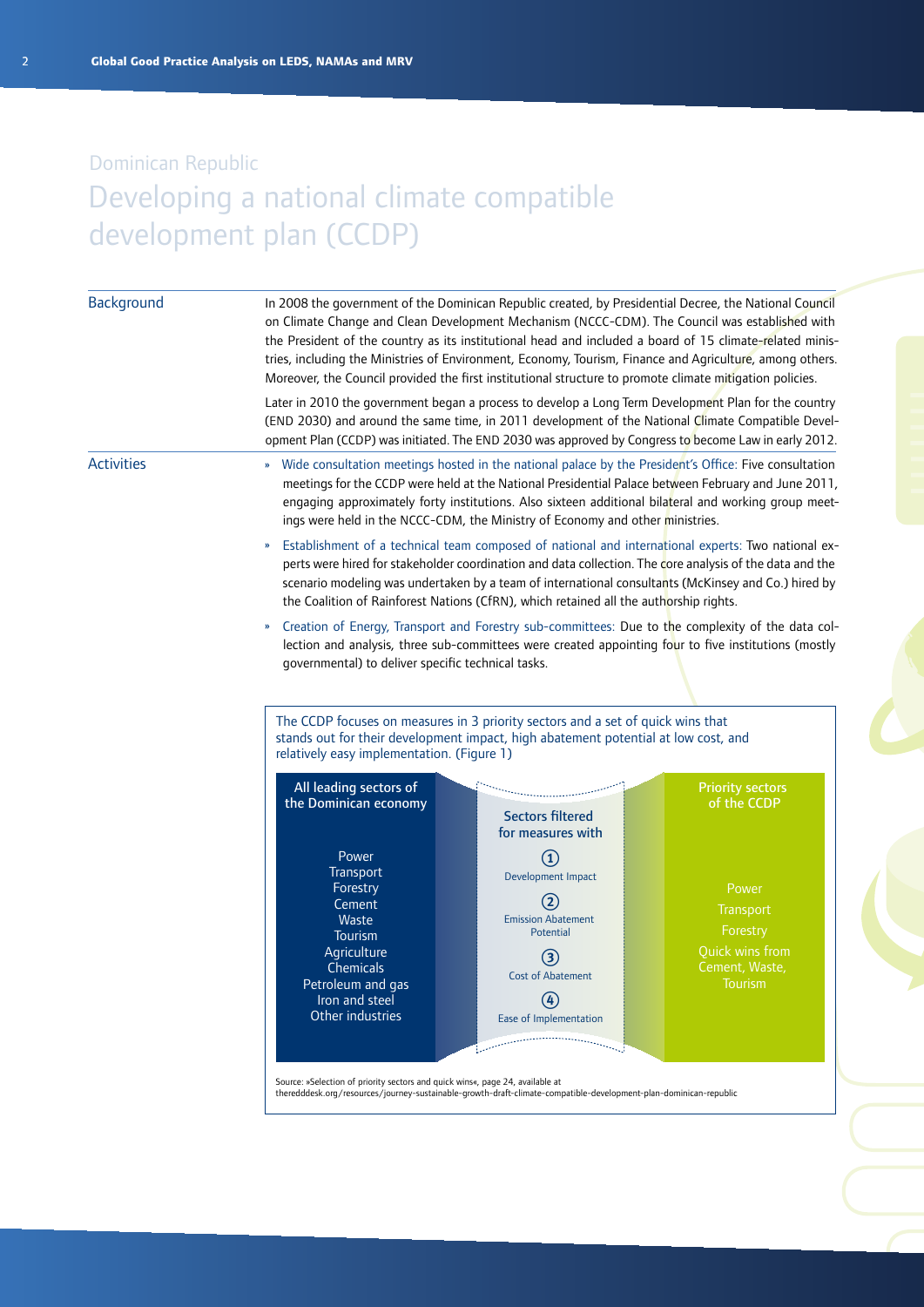- » Endorsement by the President and launch in the national palace: Once the CCDP was finalized, it received the approval of the President who agreed to provide the foreword and be the keynote speaker at the official launch in the National Presidential Palace.
- » International presentation at UNFCCC-COP 17 in Durban: Following the country's public commitment at the previous COP, they presented the results of the CCDP in a side event during the UNFCCC conference of Parties in Durban, South Africa.
- » Insertion of a mitigation goal in the National Development Strategy: In January 2012 the National Congress approved as a Law the National Development Strategy 2030. Based on the CCDP, the strategy includes the target of reducing emissions by 25% in the period 2010–2030.
- » Proposal of a CO<sub>2</sub> tax on vehicles approved: Under the rule of a new government and as part of a fiscal reform, the NCCC-CDM, based on the CCDP, submitted and secured approval for a policy that taxes vehicles ba<mark>s</mark>ed on their level of CO<sub>2</sub> emissions.
- Design of NAMA in "quick win" sectors: In December 2012, the Government of Germany approved a four year, EUR 4.5 million project for implementation of a Nationally Appropriate Mitigation Action (NAMA) with a measurement, reporting and verification (MRV) system in the waste and cement sectors. These sectors represent a combined 15 % of national GHG emissions and were identified as "quick wins" in the CCDP. The project became operational in September 2013.

| Impact of Sector Action Plans (Figure 2)          |              |                  |                |                   |
|---------------------------------------------------|--------------|------------------|----------------|-------------------|
|                                                   | <b>Power</b> | <b>Transport</b> | Forestry       | <b>Quick Wins</b> |
| Abatement impact<br>$MtCO2$ e                     |              |                  |                |                   |
|                                                   | $-9$         | $-5$             | $-6$           | $-5$              |
| Share of abatement vs. technical                  |              |                  |                |                   |
| abatement potential                               | 11           | 6                | $\overline{7}$ | 5                 |
| Percentage                                        |              |                  |                |                   |
|                                                   | 82           | 94               | 81             | 100               |
| New permanent jobs, 2030<br><b>Number</b>         |              |                  |                |                   |
|                                                   | $-35,000$    | $-25,000$        | $-13,000$      | $-25,000$         |
| Economic impact<br>USD millions p.a.              |              |                  |                |                   |
|                                                   | $-1,000$     | $-1,500$         | $-50$          | $-230$            |
| Capex required,                                   |              |                  |                |                   |
| $2010 - 2030$                                     |              |                  |                |                   |
| <b>USD billions</b>                               | 7.0          | 7.0              | 0.3            | 1.0               |
| Source: »Impact of sector action plans«, page 46, |              |                  |                |                   |

Source: »Impact of sector action plans«, page 46, http://theredddesk.org/resources/journey-sustainable-growth-dra-climate-compatible-development-plan-dominican-republic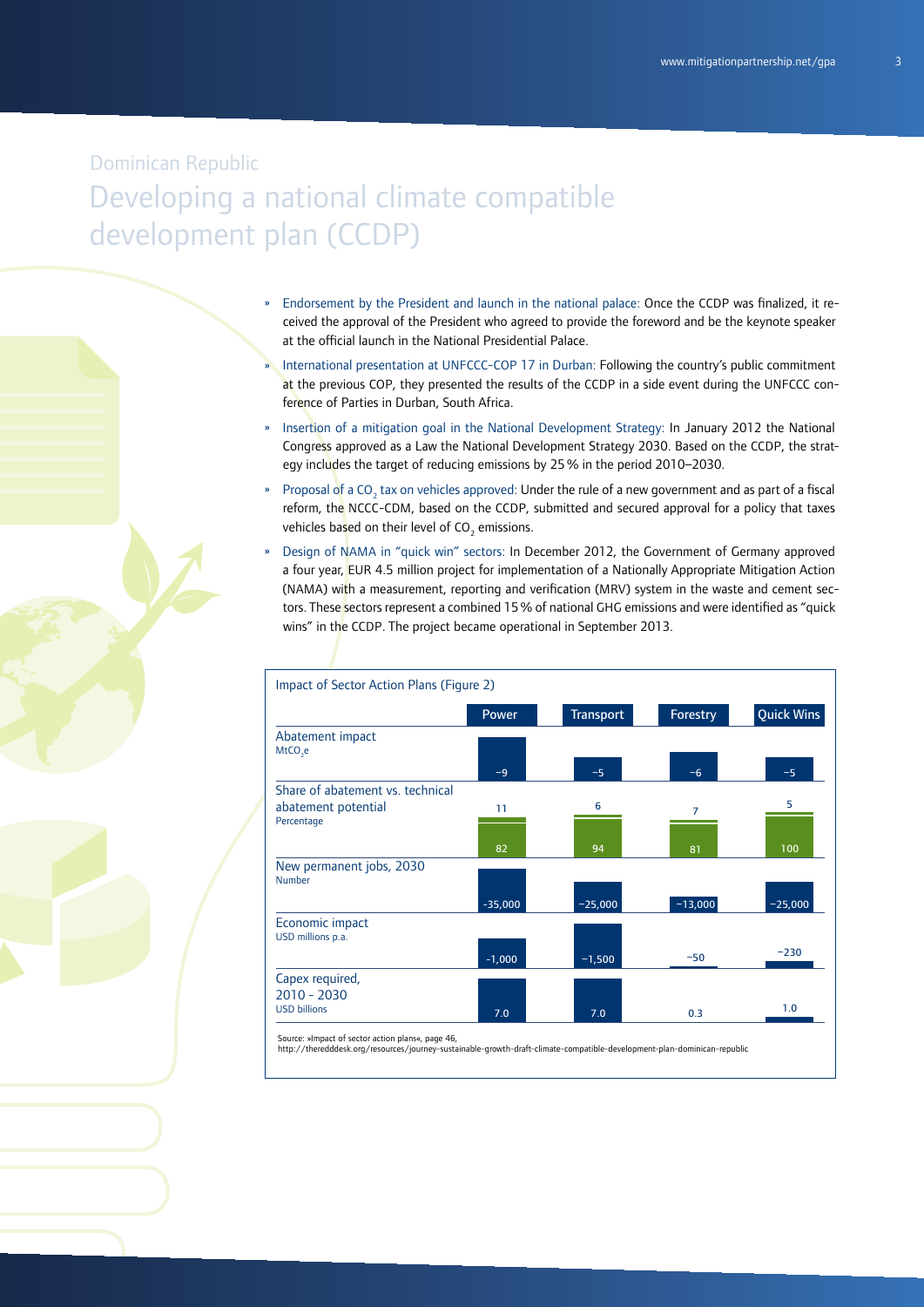| Institutions involved   | Coalition for Rainforest Nations (CfRN); McKinsey and Company; The Office of the President of the Do-<br>minican Republic; The National Council on Climate Change and Clean Development Mechanism (NCCC-<br>CDM); The Ministry of Economy, Planning and Development.                                                                                                                                                                                                                                                                                                                                                                                                                          |  |  |
|-------------------------|-----------------------------------------------------------------------------------------------------------------------------------------------------------------------------------------------------------------------------------------------------------------------------------------------------------------------------------------------------------------------------------------------------------------------------------------------------------------------------------------------------------------------------------------------------------------------------------------------------------------------------------------------------------------------------------------------|--|--|
| Cooperation with        | USAID; UNDP; GIZ; Embassy of the Federal Republic of Germany in the DR; British Embassy in the DR;<br>Embassy of the Netherlands in the DR.                                                                                                                                                                                                                                                                                                                                                                                                                                                                                                                                                   |  |  |
| Finance                 | The Plan was financed by The Federal Ministry for the Environment, Nature Conservation, Building and<br>Nuclear Safety of Germany (BMUB) with approximately USD 1.8 million provided through the Coalition of<br>Rainforest Nations (CfRN). The project was part of BMUB's International Climate Initiative (IKI).                                                                                                                                                                                                                                                                                                                                                                            |  |  |
| Impact of activities    | Improving national long-term planning: The CCDP became a technically rigorous policy instrument to<br>$\boldsymbol{\mathcal{D}}$<br>orient low carbon decision making processes at a sectorial level. This Plan became not only the first cli-<br>mate change related long term plan of the country, but also one of the first long term plans regardless<br>of sector or topic in the country.                                                                                                                                                                                                                                                                                               |  |  |
|                         | Providing key input for the National Development Strategy (END 2030): To incorporate the indicator<br>of reducing per capita carbon emissions 25% by 2030 compared to 2010 (3.6 to 2.8 tCO <sub>2</sub> e per capita).<br>The END 2030 is the first long term planning policy instrument of the Dominican Republic, approved<br>as an organic law (high priority laws that require two thirds of votes in Congress) in January 2012 <sup>3</sup> .                                                                                                                                                                                                                                            |  |  |
|                         | International commitments: Based on the previous point the Dominican Republic made an internation-<br>$\boldsymbol{\mathcal{Y}}$<br>al commitment at COP 18 in Doha to cut 25% of GHG emissions by 2030 <sup>4</sup> .                                                                                                                                                                                                                                                                                                                                                                                                                                                                        |  |  |
|                         | Implementation of vehicle carbon tax: A specific policy that can be already attributed to this plan is<br>»<br>the carbon tax on vehicles by CO <sub>2</sub> emissions approved in October 2012, which sets a precedent in the<br>country in term of low carbon fiscal policies and opens opportunities for more progressive policies in<br>the future.                                                                                                                                                                                                                                                                                                                                       |  |  |
|                         | Improving capacity for mitigation: It provides a road map for the highest contributing sectors of GHG<br>emissions and it has already attracted international funding to support mitigation action. Also, al-<br>though not directly attributable to the CCDP process, institutional strengthening has subsequently<br>become evident in some of the key government institutions that were active in the consultations.<br>Less than one year after the CCDP launch, the Ministries of Economy, Tourism and Agriculture created<br>climate change departments with at least three full time staff, and the National Commission on Energy<br>appointed a permanent climate change focal point. |  |  |
|                         | Facilitated collaboration: The development process of the CCDP implied a very intense consultation<br>$\boldsymbol{\mathcal{V}}$<br>and collaborative process of many government institutions that facilitated a wide exchange of data<br>and information that was previously inaccessible.                                                                                                                                                                                                                                                                                                                                                                                                   |  |  |
|                         | Attracting international support: Based on "quick win" sectors identified in the CCDP, the Government<br>$\boldsymbol{\mathcal{V}}$<br>of Germany approved a four year project to design and implement two NAMAs on the cement and<br>waste sectors, following the emission reduction recommendations of the CCDP on those sectors.                                                                                                                                                                                                                                                                                                                                                           |  |  |
| Why is it good practice | The CCDP was endorsed and launched by the president demonstrating commitment and leadership<br>$\boldsymbol{\mathcal{D}}$<br>from highest level. Also, the consultation process was hosted and coordinated by the Office of the<br>President under the direct leadership of the Vice-president, who personally launched it internationally<br>at COP 16 in Cancún.                                                                                                                                                                                                                                                                                                                            |  |  |

<sup>3</sup> [www.consultoria.gov.do/spaw2/uploads/files/Ley%](www.consultoria.gov.do/spaw2/uploads/files/Ley%20No.%201-12.pdf)20No.%201-12.pdf

4 [http://mitigationpartnership.net/dominican-](http://mitigationpartnership.net/dominican-republic-commits-25-reduction-greenhouse-gas-emissions-2030)republic-commits-25-reduction-greenhouse-gas-emissions-2030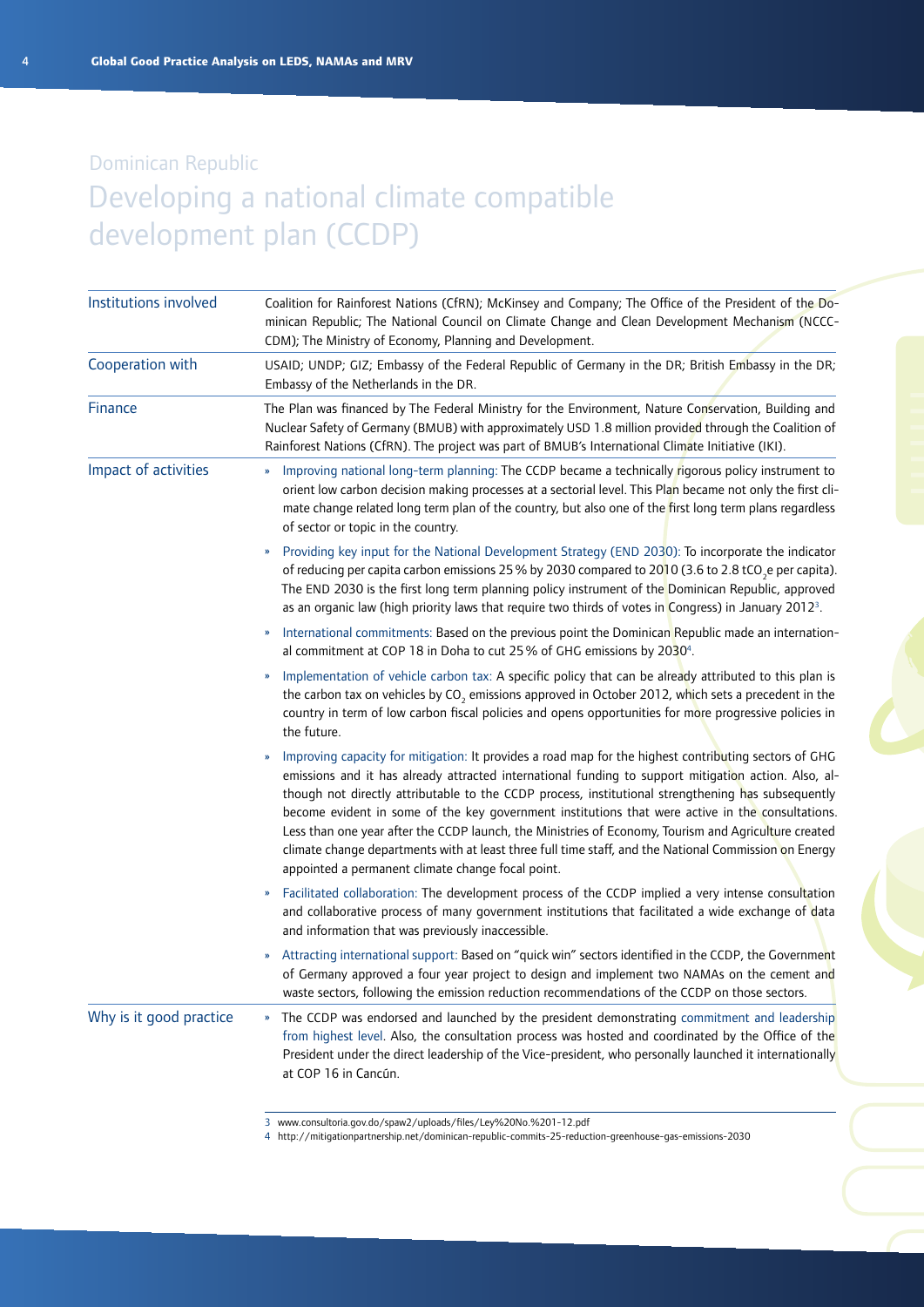- » The CCDP process was a country driven process, completely aligned to the then ongoing initiative of developing a National Development Strategy. The former ended up being approved by law and included an official mitigation goal of reducing GHG emissions in 25% by 2030, a direct input from the CCDP.
- » Around 20 ministries and government institutions (including the President's office as host) were actively collaborating in an intense participatory consultation process requiring coordination across these different ministries.
- » The development of this Plan involved stakeholders across sectors including NGOs from the forestry, agriculture and environment sector, which interacted with energy, waste and cement private sector actors in a fluid and cooperative way.
- » The CCDP sets a very clear long-term vision combined with clear definition of short and medium-term policy goals and measures. It explicitly identifies "quick win" sectors were in the short term relevant emissions cuts are more feasible, in this case the cement and waste sectors.
- Success factors
- The highest level of political leadership: This is the most relevant success factor identified and was reflected in an active commitment of the Office of the President which directly hosted the consultation meetings (many of them introduced by the Vice-president in person) in the National Palace, on average once a month over a five month period. This enabled the CCDP to have a very fluid coordination process with the ministries and provided enough legitimacy for private sector and civil society organizations to engage. The leadership and commitment exerted by the National Council on Climate Change and Clean Development Mechanism and the Ministry of Economy, Planning and Development was also very significant.
- International visibility: Showcasing the initiative in different international fora provided an incentive for national actors (especially the government) to maintain momentum and deliver a significant result.
- » High-quality technical support: A team of consultants (hired by CfRN) provided robust methodologies that allowed the national team to follow through very complex technical analyses in a relatively short time. Another output was the added value of enhanced national capacity at the end of the technical process.

What were the main barriers/challenges to delivery? How were these barriers/challenges overcome?

Overcoming barriers/ challenges

**Capacity** 

Financial

There was a lack of capacity and training in several stakeholders covering topics under consultation. The meetings themselves served as training spaces were stakeholders gained new conceptual and technical knowledge.

The financial arrangements of the initiative only allowed hiring two full time personnel in the national technical team. This contrasted with the three-fold presence of international consultants.

The difficulty of a limited national technical team was overcome by establishing an intensively participatory approach with the stakeholders through different sectorial working groups. These working groups contributed especially with data collection and validation.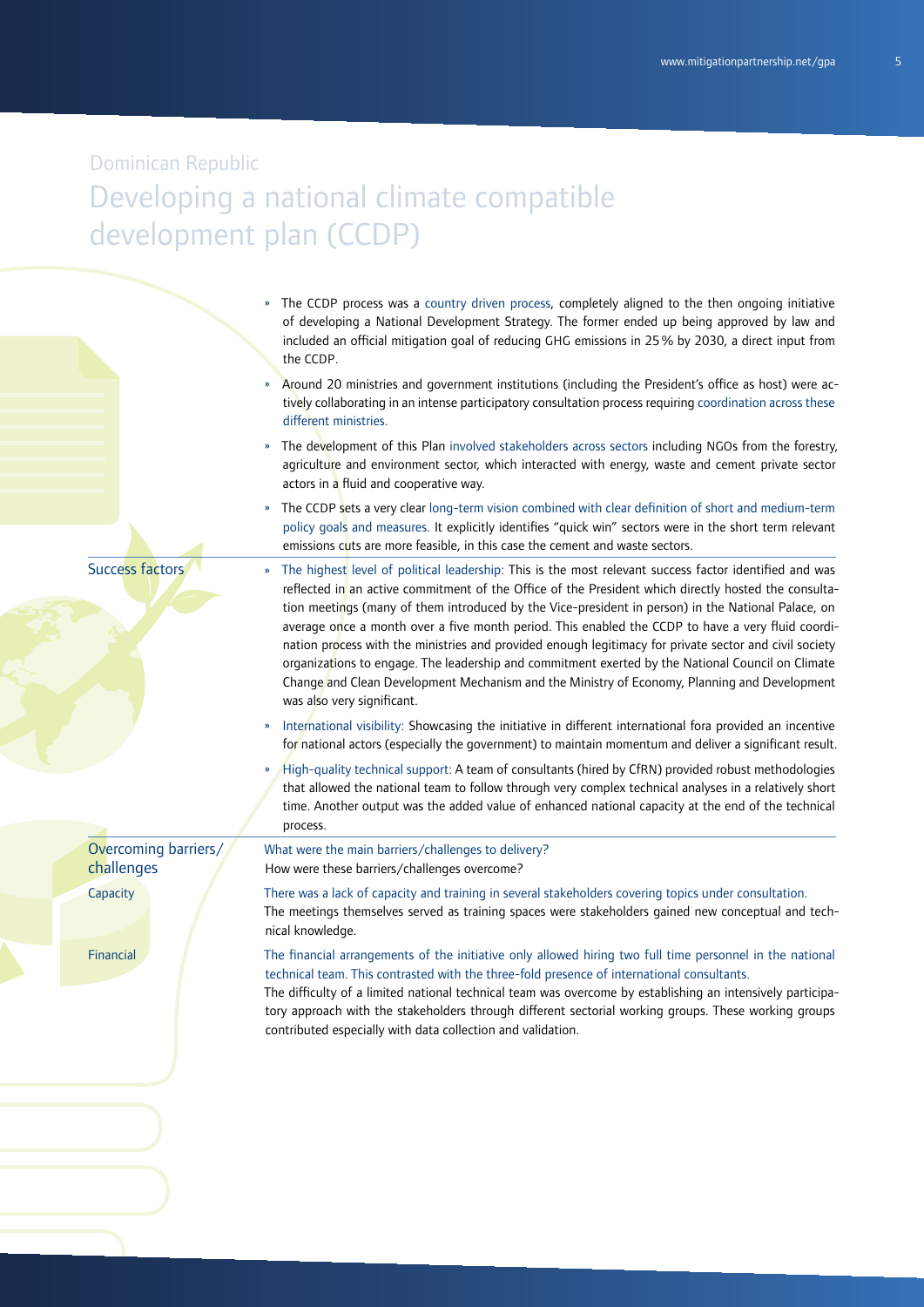| <b>Information</b>                | Weaknesses existed in the databases of many sectors and the institutional culture of the country doesn't<br>easily facilitate information access and sharing.<br>The national technical team decided to engage in more information gathering directly from raw databas-<br>es in different ministries than originally expected. This implied visiting institutions directly and making<br>expert interviews to double check sources and information. Also, the international consultants used very<br>sophisticated estimation methodologies, including support from statistical experts based in India using<br>specialised software, and data proxys. |
|-----------------------------------|---------------------------------------------------------------------------------------------------------------------------------------------------------------------------------------------------------------------------------------------------------------------------------------------------------------------------------------------------------------------------------------------------------------------------------------------------------------------------------------------------------------------------------------------------------------------------------------------------------------------------------------------------------|
| Lessons learned                   | Facilitate more capacity building in these kinds of international sponsored initiatives: Even though the<br>»<br>country gained considerable institutional cohesion under the Presidential Office's multi-stakeholder<br>consultation process, and some government institutions enhanced their technical capacity, depend-<br>ence on international consultants was still relatively high.                                                                                                                                                                                                                                                              |
|                                   | Actively involve academia: Given the capacity of higher learning institutions to absorb new and com-<br>»<br>plex technical knowledge and its ability to then support future initiatives, the potential existed to<br>engage more national experts and technicians, which could have increased the effectiveness of the<br>capacity building.                                                                                                                                                                                                                                                                                                           |
|                                   | Secure data ownership and access to all details of the methodology: The project didn't establish that<br>$\boldsymbol{\mathcal{V}}$<br>the data collected was to remain with the Dominican government and also the national team couldn't<br>access all details of the methodology used to make the complex scenario calculations. Therefore the<br>product was indeed of high technical quality but for future updates and revisions it remains a technical<br>challenge for national institutions.                                                                                                                                                    |
| How to replicate<br>this practice | Secure the highest level of political commitment from the outset: This facilitates other critical activities<br>»<br>that have to be implemented, particularly in terms of engaging key ministries and stakeholders.                                                                                                                                                                                                                                                                                                                                                                                                                                    |
|                                   | Engage key decision-makers in ministries responsible for drafting economic and development policy:<br>»<br>Ensure they are sensitised and convinced of the feasibility of achieving high economic growth with<br>emission reductions. Such ministries can also play a key role in engaging other sectors and stakehold-<br>ers important for success.                                                                                                                                                                                                                                                                                                   |
|                                   | Include national talent in the technical team, involve academia and foster national ownership of the<br>data collected.                                                                                                                                                                                                                                                                                                                                                                                                                                                                                                                                 |
| Contact for enquiries             | Mr. Omar Ramirez Tejada, Executive Vice-president, National Council on Climate Change and<br>»<br>Clean Development Mechanism, despacho@cambioclimatico.gob.do                                                                                                                                                                                                                                                                                                                                                                                                                                                                                          |
| Further key resources             | National Climate Compatible Development Plan (CCDP):                                                                                                                                                                                                                                                                                                                                                                                                                                                                                                                                                                                                    |
|                                   | Spanish Version -<br>$\boldsymbol{\mathcal{V}}$<br>www.forestcarbonpartnership.org/sites/fcp/files/Documents/tagged/Hacia%20un%20crecimien-<br>to%20sostenible%20-%20El%20Plan%20DECCC%20de%20RD%20-%20Vers.pdf                                                                                                                                                                                                                                                                                                                                                                                                                                         |
|                                   | English version -<br>$\boldsymbol{\mathcal{V}}$<br>http://theredddesk.org/resources/journey-sustainable-growth-draft-climate-compatible-develop-<br>ment-plan-dominican-republic                                                                                                                                                                                                                                                                                                                                                                                                                                                                        |
| Website(s)                        | http://cambioclimatico.gob.do/2013/06/12/hacia-un-crecimiento-sostenible/<br>$\boldsymbol{\mathcal{V}}$                                                                                                                                                                                                                                                                                                                                                                                                                                                                                                                                                 |